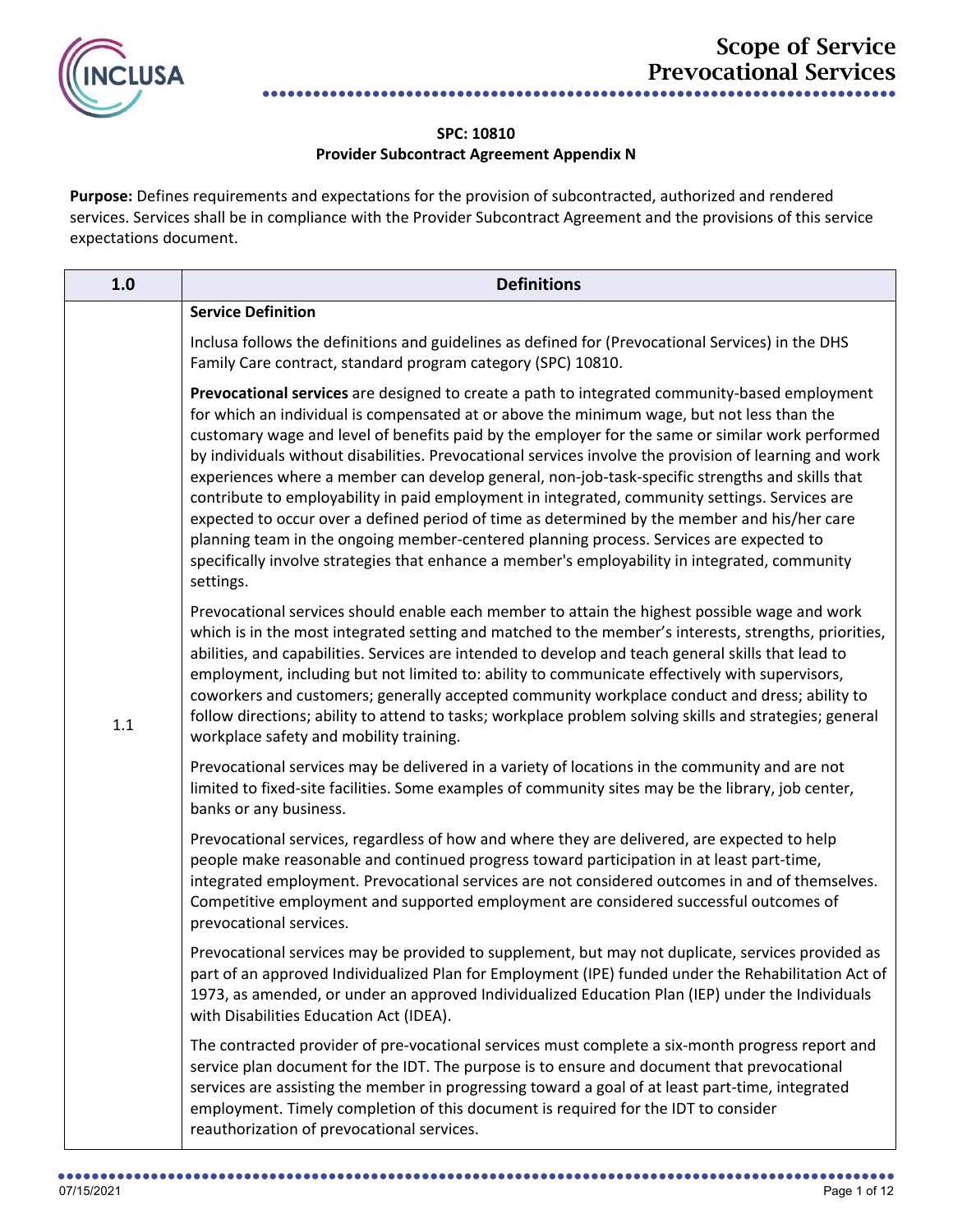|     | Participation in prevocational services is not a pre-requisite for individual or small group supported<br>employment services. Members who receive prevocational services may also receive educational,<br>supported employment and/or day services. A member's care plan may include two or more types<br>of non-residential services. However, different types of non-residential services may not be billed<br>for the same period of time.                                                                                                                                                                                                                              |
|-----|-----------------------------------------------------------------------------------------------------------------------------------------------------------------------------------------------------------------------------------------------------------------------------------------------------------------------------------------------------------------------------------------------------------------------------------------------------------------------------------------------------------------------------------------------------------------------------------------------------------------------------------------------------------------------------|
|     | Members participating in prevocational services shall be compensated in accordance with<br>applicable Federal and State laws and regulations if those laws require compensation. The optimal<br>outcome of the provision of prevocational services is permanent integrated employment at or<br>above the minimum wage in the community.                                                                                                                                                                                                                                                                                                                                     |
|     | Transportation may be provided between the member's place of residence and the site of the<br>prevocational services or between prevocational service sites (in cases where the member receives<br>prevocational services in more than one place) either as a component part of prevocational services<br>or under specialized (community) transportation, but not both. All providers of transportation shall<br>ensure that the provider qualifications for specialized (community) transportation are met. If the<br>transportation is provided by the prevocational services provider, the cost of this transportation is<br>included in the rate paid to the provider. |
|     | Personal care provided to a member during the receipt of prevocational services may be included in<br>the reimbursement paid to the prevocational services provider or may be covered and reimbursed<br>under another waiver service so long as there is no duplication of payment.                                                                                                                                                                                                                                                                                                                                                                                         |
|     | Prevocational services may be provided to supplement, but may not duplicate, services provided<br>under supported employment or vocational futures planning and support services provided under<br>the waiver.                                                                                                                                                                                                                                                                                                                                                                                                                                                              |
|     | The MCO shall assure the provider has the ability and qualifications to provide this service,<br>demonstrated in at least one of the following ways:                                                                                                                                                                                                                                                                                                                                                                                                                                                                                                                        |
|     | Accreditation by a nationally recognized accreditation agency.                                                                                                                                                                                                                                                                                                                                                                                                                                                                                                                                                                                                              |
|     | Comparable experience for a qualified entity, including a minimum of two years of<br>experience working with the target population providing employment-related services that<br>have a goal of integrated employment in the community at minimum wage or above.                                                                                                                                                                                                                                                                                                                                                                                                            |
|     | In addition, the provider must comply with all applicable occupational health and safety standards<br>of the federal Occupational Safety and Health Administration (OSHA) and if personal care services<br>are provided, shall also meet the Supportive Home Care and In-Home Respite Training and<br>Documentation Standards.                                                                                                                                                                                                                                                                                                                                              |
|     | Inclusa Interdisciplinary Team (IDT) Definition                                                                                                                                                                                                                                                                                                                                                                                                                                                                                                                                                                                                                             |
| 1.2 | The Inclusa Interdisciplinary Team (IDT) is composed of the following:                                                                                                                                                                                                                                                                                                                                                                                                                                                                                                                                                                                                      |
|     | <b>Community Resources Coordinator (CRC)</b> - The Inclusa CRC is responsible for identifying<br>member service needs using the RAD process and authorizing the service(s) needed to meet<br>the member's long-term care outcomes. The CRC ensures the member has the necessary<br>furnishings and supplies for independent living and coordinates moving the member's<br>belongings and medications at member move-in and in the event of the member moving<br>out. The Inclusa CRC is the provider agency's main point of contact for member-specific or<br>related questions, concerns, or information.                                                                  |
|     | Health and Wellness Coordinator (HWC) - The Inclusa HWC is a nurse that has ongoing<br>responsibility to assess and review how the member is doing clinically and educate the<br>member on health-related issues. Inclusa HWCs do not provide direct care services,<br>supervision of agency direct care staff, or supervisory visits of direct care workers for nurse-<br>delegated tasks. Inclusa HWCs do not delegate tasks to personnel from any provider agency<br>or self-directed support. All nursing delegation must be provided by a registered nurse                                                                                                             |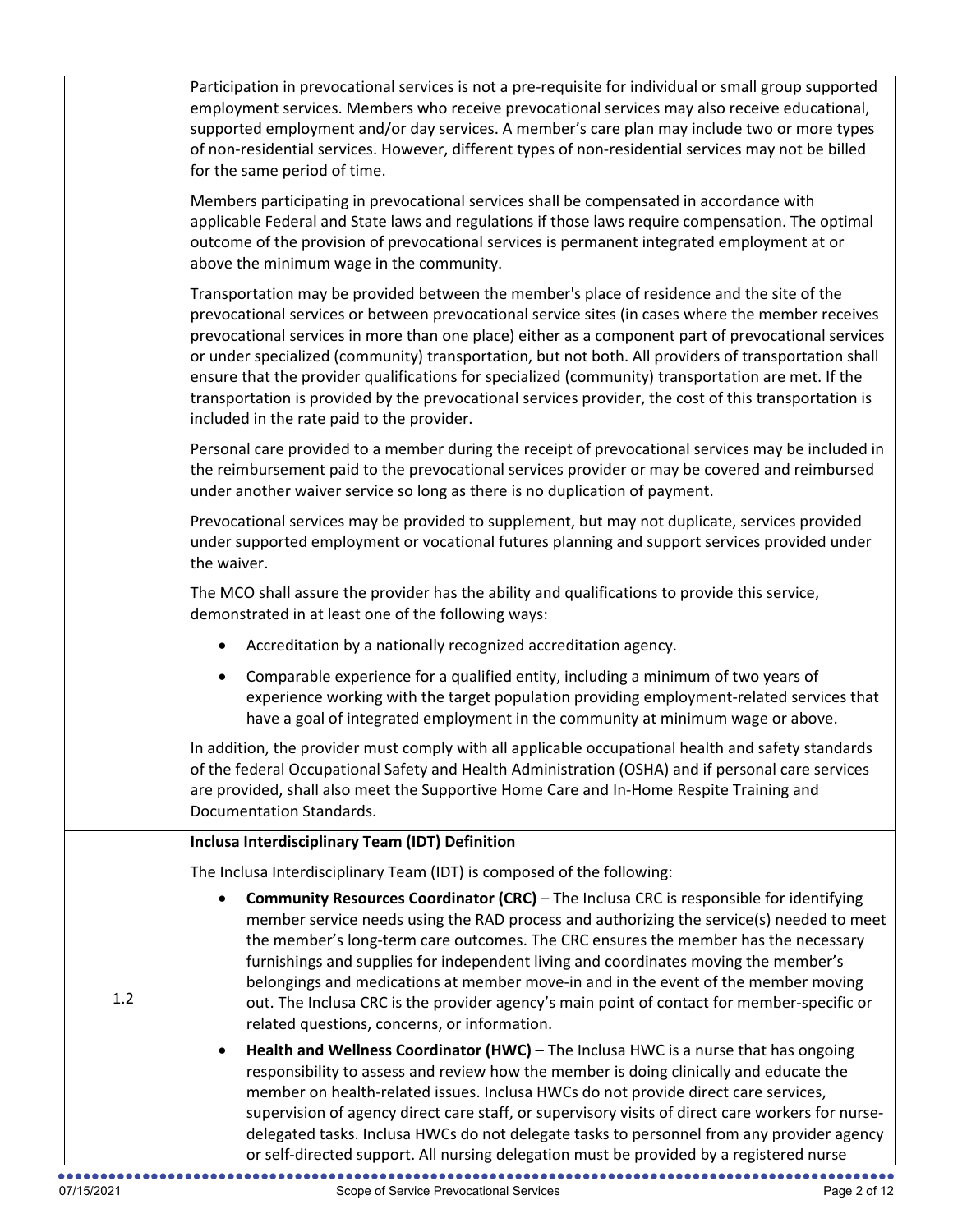|     | employed or subcontracted by the contracted provider agency.<br>The IDT may also be referred to as "Inclusa Team" or "Care Management Team."                                                                                                                                                                                                                                                                                                                                                                                                                                                                                                                                                            |  |  |  |  |  |
|-----|---------------------------------------------------------------------------------------------------------------------------------------------------------------------------------------------------------------------------------------------------------------------------------------------------------------------------------------------------------------------------------------------------------------------------------------------------------------------------------------------------------------------------------------------------------------------------------------------------------------------------------------------------------------------------------------------------------|--|--|--|--|--|
| 2.0 | <b>Standards of Service</b>                                                                                                                                                                                                                                                                                                                                                                                                                                                                                                                                                                                                                                                                             |  |  |  |  |  |
| 2.1 | Provider must follow the standards for Prevocational Services. This Scope of Service reflects Inclusa<br>policies and procedures.                                                                                                                                                                                                                                                                                                                                                                                                                                                                                                                                                                       |  |  |  |  |  |
| 2.2 | Inclusa subcontracted providers of long-term care services are prohibited from influencing<br>members' choice of long-term care program, provider, or Managed Care Organization (MCO)<br>through communications that are misleading, threatening, or coercive. Inclusa and/or the<br>Wisconsin Department of Health Services (DHS) may impose sanctions against a provider that<br>does so.                                                                                                                                                                                                                                                                                                             |  |  |  |  |  |
|     | Per DHS, any incidents of providers influencing member choice in a Family Care program must be<br>reported to DHS immediately.<br>Service must be provided in a manner which honors member's rights such as consideration for                                                                                                                                                                                                                                                                                                                                                                                                                                                                           |  |  |  |  |  |
| 2.3 | member preferences (scheduling, choice of provider, direction of work), and consideration for<br>common courtesies such as timeliness and reliability.                                                                                                                                                                                                                                                                                                                                                                                                                                                                                                                                                  |  |  |  |  |  |
| 2.4 | Provider must incorporate practices that honor members' beliefs, being sensitive to cultural<br>diversity and diverse cultural and ethical backgrounds, including supporting members with limited<br>English proficiency or disabilities, and regardless of gender, sexual orientation, or gender identity.<br>This includes fostering attitudes and interpersonal communication styles in staff and providers<br>which respect members' cultural backgrounds.                                                                                                                                                                                                                                          |  |  |  |  |  |
| 2.5 | There are no assurances of a certain level of business usage. Inclusa staff and consumers will select<br>the program and the Provider that best meets the needs of the member. Provider must accept all<br>referrals made for all consumers authorized. The authorization/agreement and resulting services<br>can only be severed in consultation and agreement with Inclusa. Any decision not to accept a<br>referral or sever an agreement based on an authorization of service, requires Inclusa CR/PR<br>Employment & Community Connections team approval.                                                                                                                                          |  |  |  |  |  |
| 3.0 | <b>Service Description</b>                                                                                                                                                                                                                                                                                                                                                                                                                                                                                                                                                                                                                                                                              |  |  |  |  |  |
|     | SPC 10810 - Prevocational Services                                                                                                                                                                                                                                                                                                                                                                                                                                                                                                                                                                                                                                                                      |  |  |  |  |  |
|     | Prevocational providers shall provide for members in an environment conducive to meeting<br>individual outcomes that align with the non-residential home and community-based services setting<br>rules.                                                                                                                                                                                                                                                                                                                                                                                                                                                                                                 |  |  |  |  |  |
|     | <b>Community-Based Prevocational Services</b>                                                                                                                                                                                                                                                                                                                                                                                                                                                                                                                                                                                                                                                           |  |  |  |  |  |
| 3.1 | There is a distinct difference between Facility-Based and Community-Based Prevocational Services<br>(CBPVS). The goal of Community-Based Prevocational Services is to offer community-based services<br>that will expose members to opportunities within the community that will lead to better decisions<br>relative to employment. Eighty percent (80%) or greater of the member's authorized time must be<br>spent in a community (non-facility) setting.                                                                                                                                                                                                                                            |  |  |  |  |  |
|     | Goals set for CBPVS are to be time-limited and measurable.<br>The intent of CBPV service is to increase members' independence and participation in their<br>communities. A person-centered assessment and team-based planning process is used to develop<br>very specific goals and service timelines with members. Activities that contribute to the member's<br>work experience, work skills or work-related knowledge are required. As with facility-based<br>prevocational services, the goal is to assist members with obtaining community integrated<br>employment. Supports are instructional in nature and focused on skill development in a variety of<br>areas including, but not limited to: |  |  |  |  |  |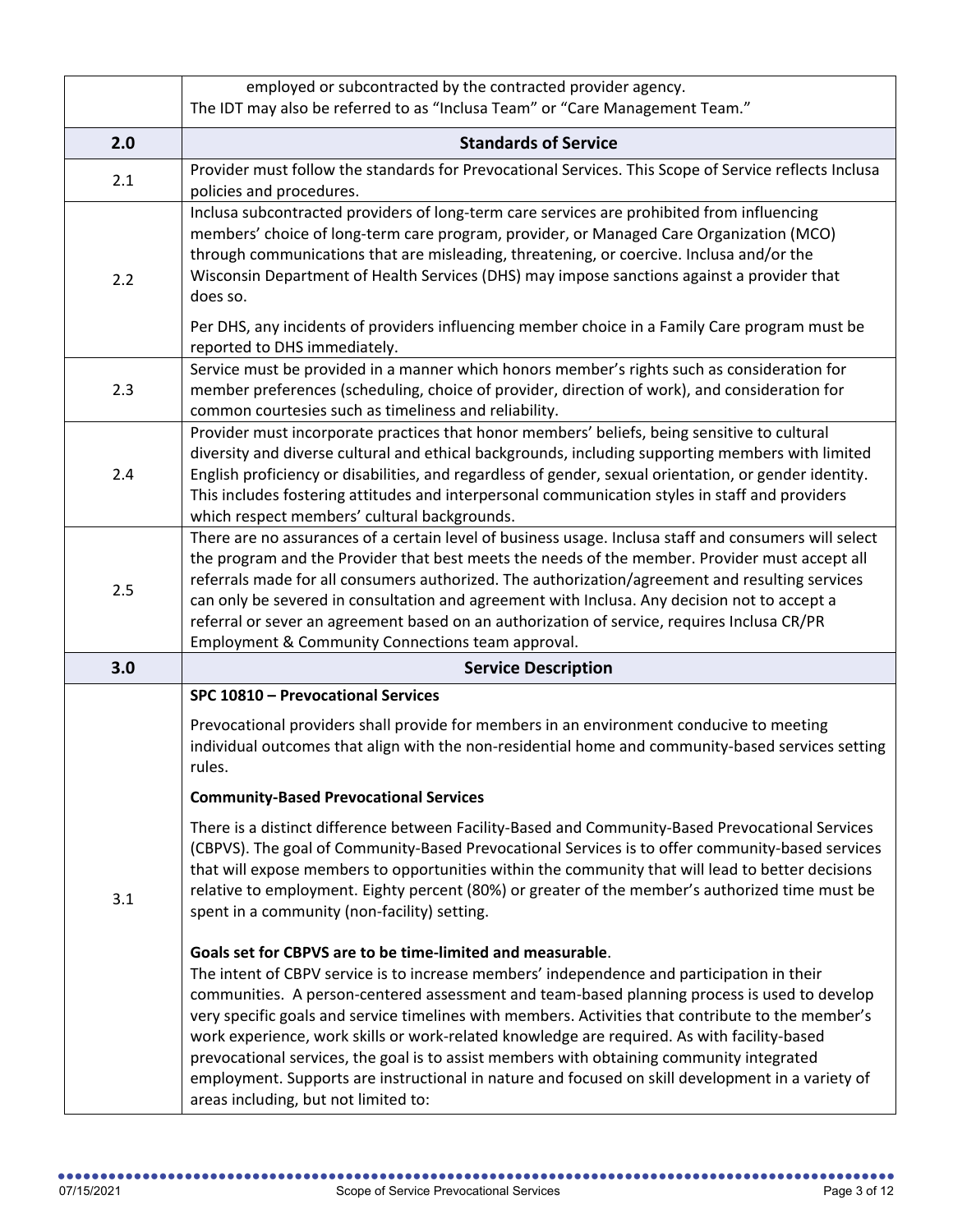|     | Community involvement and volunteering with non-profit organizations as a means to<br>$\bullet$<br>explore interest areas, to build a resume, to become comfortable with working alongside<br>people without disabilities, or to develop general skills helpful for integrated employment<br>Tours and informational interviewing at various local businesses of interest<br>$\bullet$<br>Job shadowing of jobs in the local community<br>$\bullet$<br>Attending classroom-based activities that are focused on preparing for integrated<br>employment and that are held in appropriate community venues (technical college, library,<br>and business centers etc.)<br><b>Attending Job Fairs</b><br>$\bullet$<br>Accessing community resources<br>$\bullet$<br><b>Financial literacy</b><br>$\bullet$<br>Mobility and travel training<br>$\bullet$<br>Safety and situational awareness<br>$\bullet$<br>Self-awareness and self-advocacy<br>$\bullet$<br>Problem solving and critical thinking<br>Social skills and development<br>$\bullet$<br>Self-discovery and vocational exposure<br>$\bullet$<br>Service Provider works with the member and IDT to establish specific goals through assessment<br>and personal discovery. Members receive individualized supports to achieve their goals in small<br>groups. |
|-----|--------------------------------------------------------------------------------------------------------------------------------------------------------------------------------------------------------------------------------------------------------------------------------------------------------------------------------------------------------------------------------------------------------------------------------------------------------------------------------------------------------------------------------------------------------------------------------------------------------------------------------------------------------------------------------------------------------------------------------------------------------------------------------------------------------------------------------------------------------------------------------------------------------------------------------------------------------------------------------------------------------------------------------------------------------------------------------------------------------------------------------------------------------------------------------------------------------------------------------------------------------------------------------------------------------------------|
|     | <b>Community-Based Prevocational Services Are Not:</b><br>Typically authorized for members that participate in supported employment or competitive<br>employment as the purpose of CBPV is to obtain a job.<br>Provided at the facility-based work site unless:<br>An activity being provided is also open to the public for attendance<br>$\circ$<br>Considered a long-term service and should be limited to 6 months to 1 year in duration with<br>the expectation that employment is obtained at the conclusion of the service. Time is<br>limited to allow all members who want an opportunity to participate to do so.                                                                                                                                                                                                                                                                                                                                                                                                                                                                                                                                                                                                                                                                                        |
|     | <b>Transportation in Community-Based Prevocational Services:</b><br>Transportation is typically included within the CBPV rate, if:<br>The provider is using their own vehicle to transport the members<br>$\circ$<br>The members do not require any type of specialized medical vehicle for<br>transportation<br>A separate authorization will only be provided when a member requires an accessible<br>vehicle for transport, and if the provider does not regularly use specialized vehicles to<br>transport CBPV groups; this requires Care Manager approval.<br>Exceptions to the time limitation may be authorized on a case-by-case basis if it is expected<br>that a job will be obtained within a reasonable amount of time. If an extension is requested,<br>Care Management approval must be obtained.                                                                                                                                                                                                                                                                                                                                                                                                                                                                                                   |
| 3.2 | <b>Facility-Based Prevocational Services</b><br>Facility-Based Prevocational Services involve the provision of learning and work experiences where<br>a member can develop general, non-job-task-specific strengths and skills that contribute to<br>employability in paid employment in integrated, community settings. Services are expected to occur<br>over a <i>defined period of time</i> as determined by the member and his/her care planning team in the<br>ongoing member-centered planning process. Services are expected to specifically involve strategies<br>that enhance a participant's employability in integrated, community settings. Community<br>Integrated Employment is considered a successful outcome of prevocational services.                                                                                                                                                                                                                                                                                                                                                                                                                                                                                                                                                          |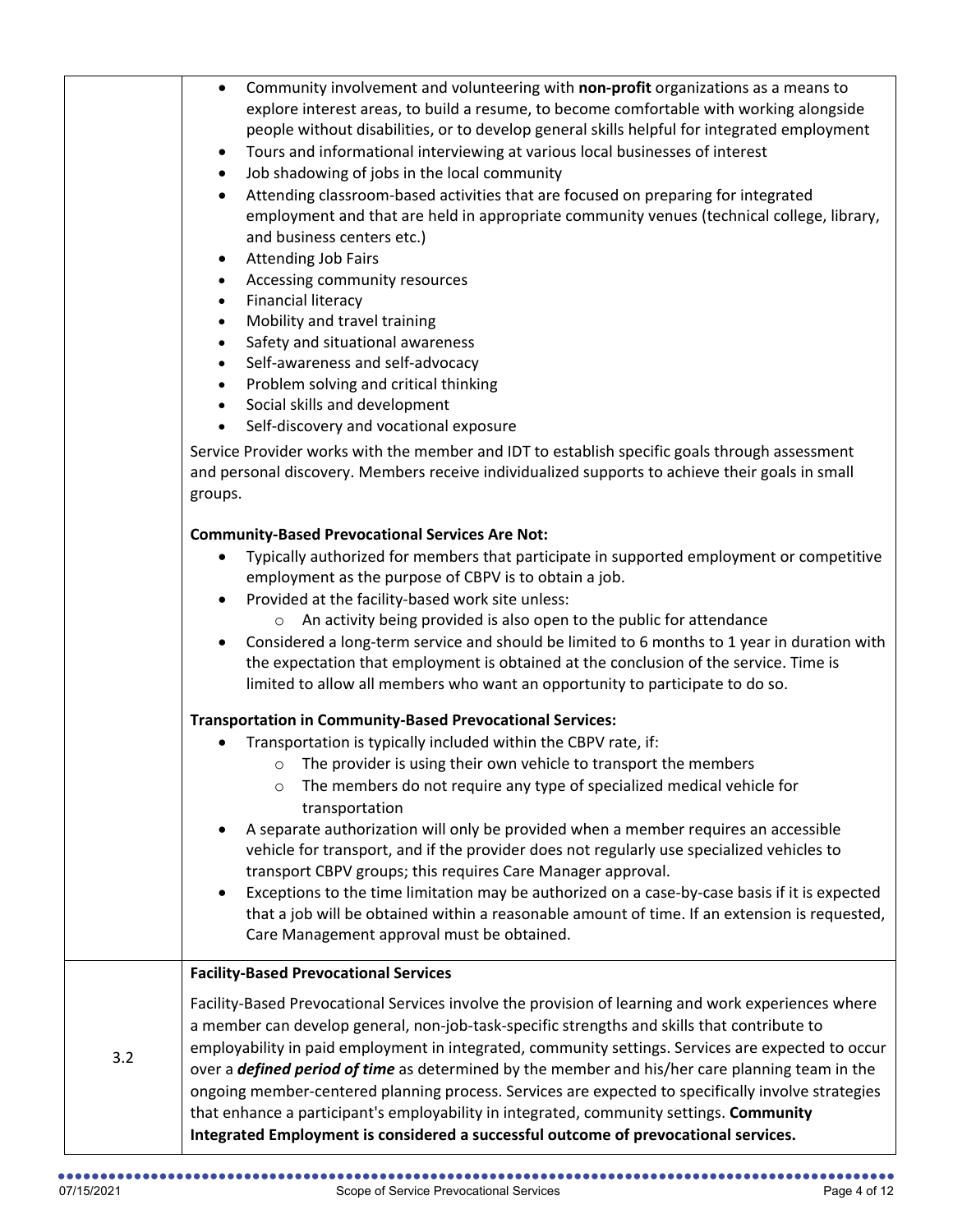The purpose of pre-vocational services, regardless of setting, is furthering employment-related goals such as attendance, task completion, problem solving, interpersonal relations and safety, as outlined in the member-centered plan. Prevocational services are designed to create a path to integrated community-based employment for which an individual is compensated at or above the minimum wage, where a member can attain the highest level of work with the job matched to the individual's interests, strengths, priorities, abilities, and capabilities. Services are intended to develop and teach general skills.

## **Appropriate activities could include, but are not limited to**:

Note: Items included in list below under: Interpersonal and social skills training are relevant to work environments

- Career exploration and career planning activities
- Learning about DVR services and how to apply
- Interviewing skills/practice and learning etiquette/dress for interviewing
- Working on developing a visual resume/portfolio
- Learning and Practicing self-advocacy skills relevant to working
- Universal workplace safety training
- Interpersonal and social skills training relevant to work environments
- Wellness classes relevant to maintaining health and stamina for work

Support of employment outcomes is a part of the member-centered planning process, which includes the individual, his or her guardian, if any, and other members of the interdisciplinary care planning team, and emphasizes informed consumer choice. This process includes identification of the member's personal outcomes and identification of services and items, including prevocational services and other employment-related services that advance achievement of the member's outcomes. The member and his or her interdisciplinary care planning team will identify alternatives that are effective in supporting his or her outcomes and from those select the most cost-effective alternative. The member-centered plan will minimally be reviewed and updated every six months along with the DHS six-month reporting form template: [Prevocational Services Six-Month Progress](https://www.dhs.wisconsin.gov/forms/f0/f00395.docx)  [Report and Prevocational Plan](https://www.dhs.wisconsin.gov/forms/f0/f00395.docx) template (DHS Form F-00395).

Members participating in prevocational services may be compensated in accordance with applicable Federal laws and regulations, but the provision of prevocational services is intended to lead to Community Integrated Employment.

Participation in prevocational services is not a required pre-requisite for supported employment services provided under the waiver. Prevocational services may be provided in a variety of community locations including but not limited to work centers operated by community rehabilitation programs (CRPs).

For more information and resources, visit the [DHS Family Care: Integrated Employment and](https://www.dhs.wisconsin.gov/familycare/mcos/prevoc.htm)  [Prevocational Services](https://www.dhs.wisconsin.gov/familycare/mcos/prevoc.htm) page.

Prevocational services should support each member to attain the highest possible wage and work which is in the most integrated setting and matched to the member's interests, strengths, priorities, abilities, and capabilities. Services are intended to develop and teach general skills that lead to employment including but not limited to:

• Prevocational services may be provided to supplement, but cannot duplicate, services being provided to members through the Division of Vocational Rehabilitation (DVR).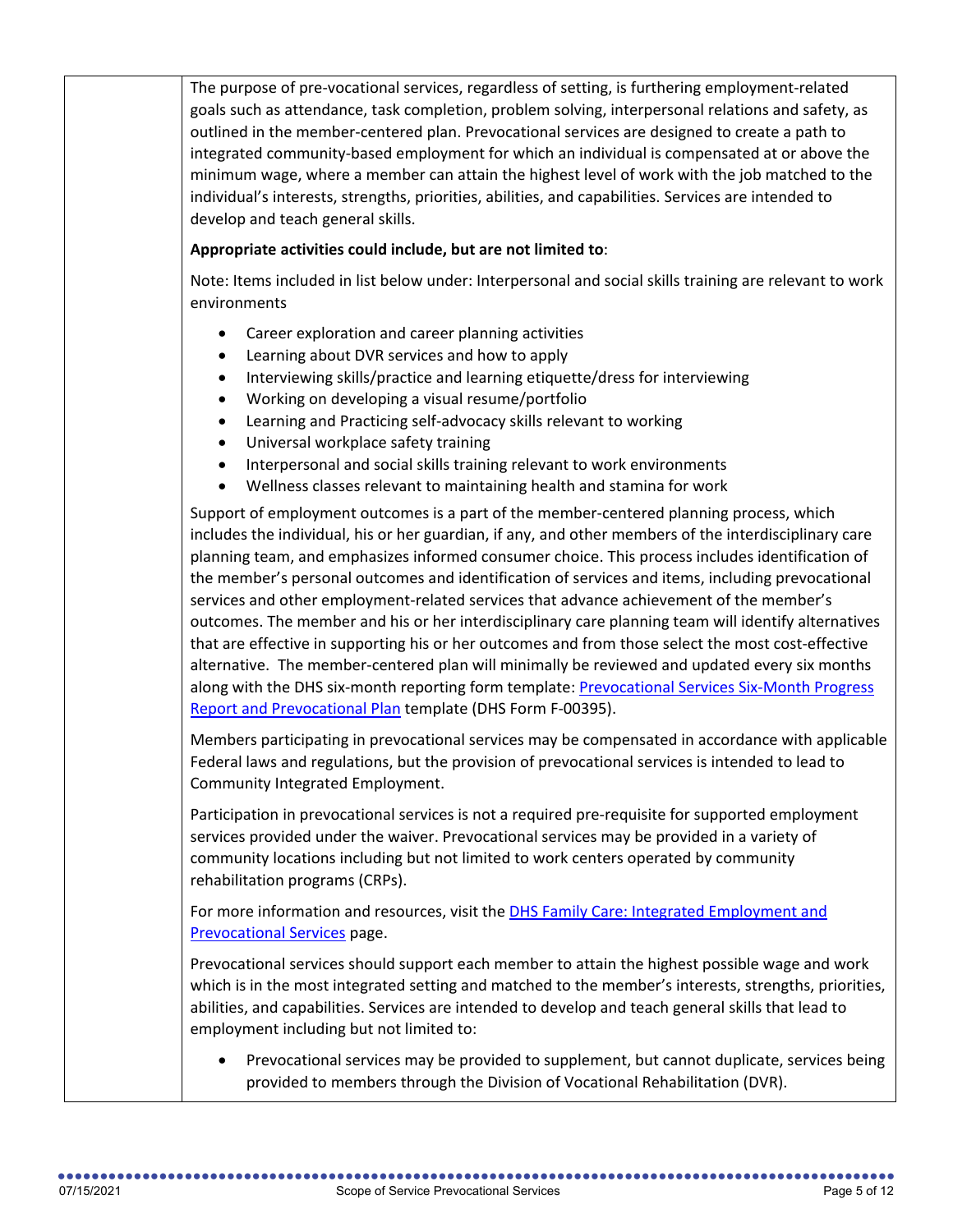|     | <b>Transportation in Facility-Based Prevocational Services:</b>                                                                                                                                                                                                                                                                                                                                                                                                                                                                                                                                                                                                                                                                                                                                                                |                                                    |                      |                                   |                                                                                                                                                                                                                                                                                                                                                                                                                                                                                                                                                                                                     |  |
|-----|--------------------------------------------------------------------------------------------------------------------------------------------------------------------------------------------------------------------------------------------------------------------------------------------------------------------------------------------------------------------------------------------------------------------------------------------------------------------------------------------------------------------------------------------------------------------------------------------------------------------------------------------------------------------------------------------------------------------------------------------------------------------------------------------------------------------------------|----------------------------------------------------|----------------------|-----------------------------------|-----------------------------------------------------------------------------------------------------------------------------------------------------------------------------------------------------------------------------------------------------------------------------------------------------------------------------------------------------------------------------------------------------------------------------------------------------------------------------------------------------------------------------------------------------------------------------------------------------|--|
|     | $\bullet$                                                                                                                                                                                                                                                                                                                                                                                                                                                                                                                                                                                                                                                                                                                                                                                                                      | duplicative.<br>(community)transportation are met. |                      |                                   | Transportation during prevocational service activities is an expected component of<br>prevocational activities and built into the negotiated rate.<br>Transportation may be provided between the member's place of residence and the site of<br>the prevocational services or between prevocational service sites.<br>Transportation can be authorized as either a component part of prevocational services,<br>under specialized (community) transportation, or by other means, but should not be<br>All providers of transportation shall ensure that the provider qualifications for specialized |  |
|     | Prevocational Services are not considered an employment outcome. Per Wisconsin regulation, any<br>new entrant to prevocational services must have an outcome of community employment in order<br>to participate in prevocational services and regardless of how and where they are delivered.<br>Prevocational Service Providers are expected to assist members in making reasonable and<br>continued progress toward voluntary participation in at least part-time, integrated employment.<br>Reasonable and continued progress means progress that is meaningful, purposeful, and is<br>consistent with the goals established when the prevocational services was last authorized.                                                                                                                                           |                                                    |                      |                                   |                                                                                                                                                                                                                                                                                                                                                                                                                                                                                                                                                                                                     |  |
| 3.3 | Members must be given the opportunity to direct some or all of their Prevocational Services<br>whenever possible to the extent of their ability and desire. The Inclusa teams must determine the<br>member's ability and/or desire to direct services by assessment and by observation and address this<br>in the member's plan.                                                                                                                                                                                                                                                                                                                                                                                                                                                                                               |                                                    |                      |                                   |                                                                                                                                                                                                                                                                                                                                                                                                                                                                                                                                                                                                     |  |
| 3.4 | Prior to authorizing payment to family members, the following conditions must be met:<br>The service is authorized by the Inclusa team;<br>1)<br>The member's preference is for the family member to provide the service;<br>2)<br>The Inclusa team monitors and manages any conflict of interest situation that may occur as<br>3)<br>a result of the family member providing services;<br>The family member meets the MCO's standards for its subcontractors or employees<br>4)<br>providing the same service; and<br>5) The family member will either:<br>Provide an amount of service that exceeds normal family caregiving responsibilities<br>for a person in a similar family relationship who does not have a disability; or<br>Find it necessary to forego paid employment in order to provide the service and is not |                                                    |                      |                                   |                                                                                                                                                                                                                                                                                                                                                                                                                                                                                                                                                                                                     |  |
| 3.5 | receiving a pension (including Social Security retirement benefits).<br><b>Behavior Support Planning and Implementation</b><br>If a member requires a Behavior Support Plan, providers will develop/write behavior support<br>plans in partnership with the IDT Staff. It is the expectation that providers will comply with<br>all aspects of implementation, documentation, communication, reporting and timelines<br>when behavior support plans are in place for a member receiving services.                                                                                                                                                                                                                                                                                                                              |                                                    |                      |                                   |                                                                                                                                                                                                                                                                                                                                                                                                                                                                                                                                                                                                     |  |
| 4.0 |                                                                                                                                                                                                                                                                                                                                                                                                                                                                                                                                                                                                                                                                                                                                                                                                                                |                                                    |                      |                                   | <b>Units of Service and Reimbursement Guidelines</b>                                                                                                                                                                                                                                                                                                                                                                                                                                                                                                                                                |  |
| 4.1 | <b>Prevocational Services</b><br>SPC (10810) (Procedure Code T2014 UA; T2015 UA; T2014 UB; T2015 UB)<br>Service is billed with the indicated SPC and procedure code at the rate as defined in Appendix A of<br>the Provider Subcontract Agreement.                                                                                                                                                                                                                                                                                                                                                                                                                                                                                                                                                                             |                                                    |                      |                                   |                                                                                                                                                                                                                                                                                                                                                                                                                                                                                                                                                                                                     |  |
|     | <b>SPC</b><br>Code                                                                                                                                                                                                                                                                                                                                                                                                                                                                                                                                                                                                                                                                                                                                                                                                             | Procedure<br>Code ID                               | <b>Modifier</b><br>1 | <b>Modifier</b><br>$\overline{2}$ | <b>Procedure Code Description</b>                                                                                                                                                                                                                                                                                                                                                                                                                                                                                                                                                                   |  |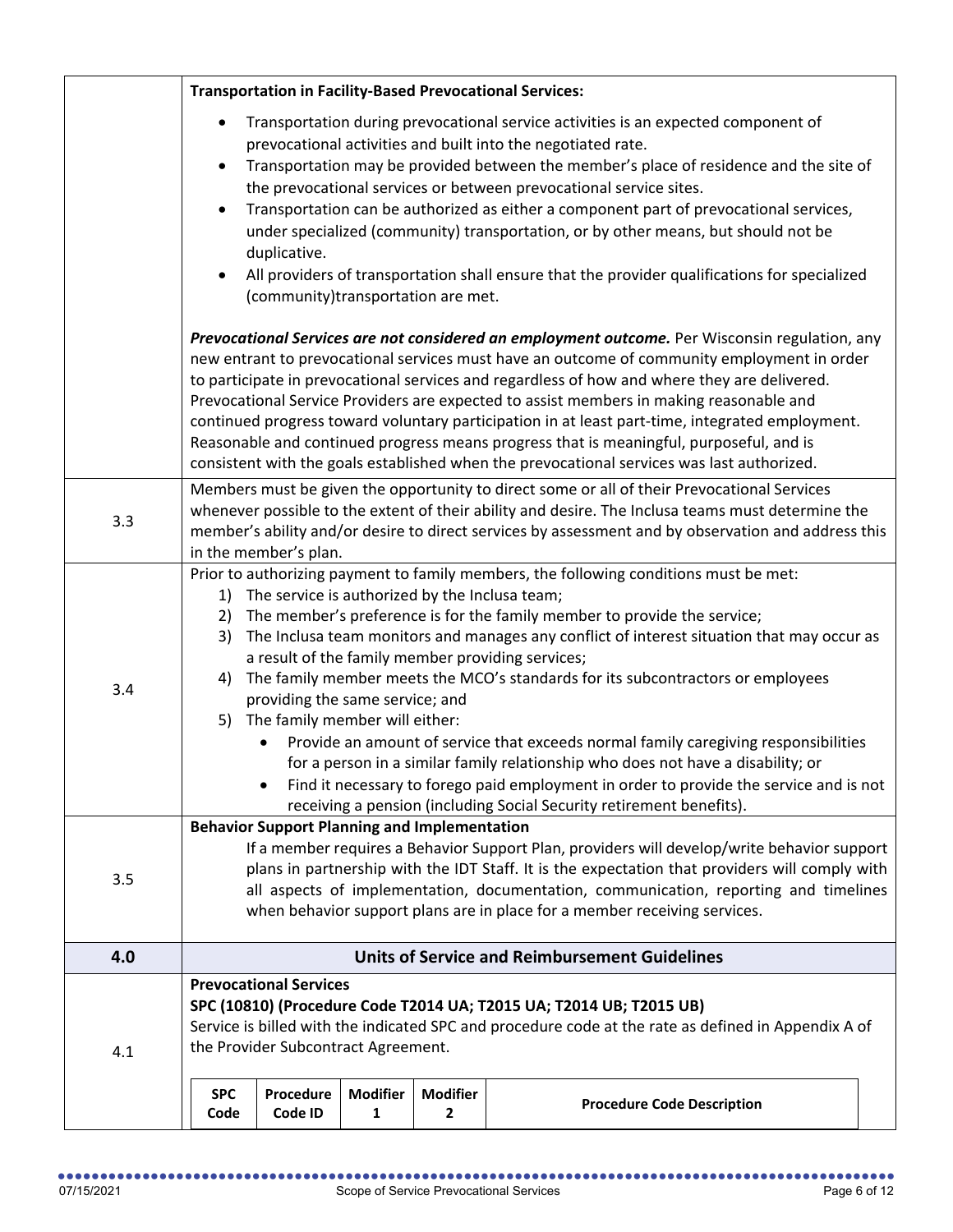|     | 10810                                                                                                                                                                                                                                                                                                                                                                                                                                                                                           | T2014                                           | UA | U7 | Community-Based Prevocational Services, each                                                   |  |
|-----|-------------------------------------------------------------------------------------------------------------------------------------------------------------------------------------------------------------------------------------------------------------------------------------------------------------------------------------------------------------------------------------------------------------------------------------------------------------------------------------------------|-------------------------------------------------|----|----|------------------------------------------------------------------------------------------------|--|
|     | 10810                                                                                                                                                                                                                                                                                                                                                                                                                                                                                           | T2014                                           | UA |    | Community-Based Prevocational Services, per day                                                |  |
|     | 10810                                                                                                                                                                                                                                                                                                                                                                                                                                                                                           | T2015                                           | UA | U8 | Community-Based Prevocational Services, per 15<br>min                                          |  |
|     | 10810                                                                                                                                                                                                                                                                                                                                                                                                                                                                                           | T2014                                           | UB | U7 | Facility-Based Prevocational Services, each                                                    |  |
|     | 10810                                                                                                                                                                                                                                                                                                                                                                                                                                                                                           | T2014                                           | UB |    | Facility-Based Prevocational Services, per day                                                 |  |
|     | 10810                                                                                                                                                                                                                                                                                                                                                                                                                                                                                           | T2015                                           | UB | U8 | Facility-Based Prevocational Services, per 15 min                                              |  |
| 4.2 | <b>Remote Waiver Services and Interactive Telehealth</b><br>Provider must include modifier 95 when submitting claims for services that are delivered remotely<br>or through telehealth.                                                                                                                                                                                                                                                                                                         |                                                 |    |    |                                                                                                |  |
| 5.0 |                                                                                                                                                                                                                                                                                                                                                                                                                                                                                                 |                                                 |    |    | <b>Staff Qualifications and Training</b>                                                       |  |
| 5.1 | Caregiver Background Checks - Providers will comply with all applicable standards and/or<br>regulations related to caregiver background checks and comply with Appendix H from the Inclusa<br>Subcontract Agreement.                                                                                                                                                                                                                                                                            |                                                 |    |    |                                                                                                |  |
| 5.2 | Staff that provide services shall complete required training within six months of beginning<br>employment unless training is needed before the staff can safely provide the service.                                                                                                                                                                                                                                                                                                            |                                                 |    |    |                                                                                                |  |
| 5.3 | Provider agency must orient and train their staff on the Family Care Program, Inclusa, and<br>Commonunity™, the trademarked care management model of Inclusa. Support materials regarding<br>the Family Care Program and Commonunity <sup>™</sup> are available on the Inclusa website at<br>www.inclusa.org.                                                                                                                                                                                   |                                                 |    |    |                                                                                                |  |
| 5.4 | The provider agency must ensure that staff have received training on the following essential<br>knowledge areas for employment support professionals.<br><b>Strength-Based Assessment Methods</b><br>Person Centered Planning Principles Self-Determination<br><b>Career Exploration Techniques</b><br>Customized Employment: Discovery Process, Planning Meeting, Profile, and Visual Resume<br>Motivational Interviewing<br>Meeting and Team facilitation<br><b>Disability Awareness</b><br>٠ |                                                 |    |    |                                                                                                |  |
| 5.5 | Staff shall be trained in recognizing abuse and neglect and reporting requirements.                                                                                                                                                                                                                                                                                                                                                                                                             |                                                 |    |    |                                                                                                |  |
| 5.6 |                                                                                                                                                                                                                                                                                                                                                                                                                                                                                                 |                                                 |    |    | Services provided by anyone under the age of 18 shall comply with Child Labor Laws.            |  |
| 6.0 |                                                                                                                                                                                                                                                                                                                                                                                                                                                                                                 |                                                 |    |    | <b>Supervision and Staff Adequacy</b>                                                          |  |
| 6.1 |                                                                                                                                                                                                                                                                                                                                                                                                                                                                                                 | Inclusa and accepted by the agency for service. |    |    | The provider agency shall maintain adequate staffing to meet the needs of members referred by  |  |
| 6.2 |                                                                                                                                                                                                                                                                                                                                                                                                                                                                                                 | impacted agencies regarding the backup plan.    |    |    | Providers must have an acceptable backup procedure, including notification to member and other |  |
| 6.3 | Provider agency will ensure:<br>Staff are supervised and assessed to assure they are working effectively and collaboratively<br>$\bullet$<br>with members by conducting adequate on-site supervision and review.<br>Performance issues with staff are addressed promptly and Inclusa teams are kept informed<br>$\bullet$<br>about significant issues that affect the Inclusa member.                                                                                                           |                                                 |    |    |                                                                                                |  |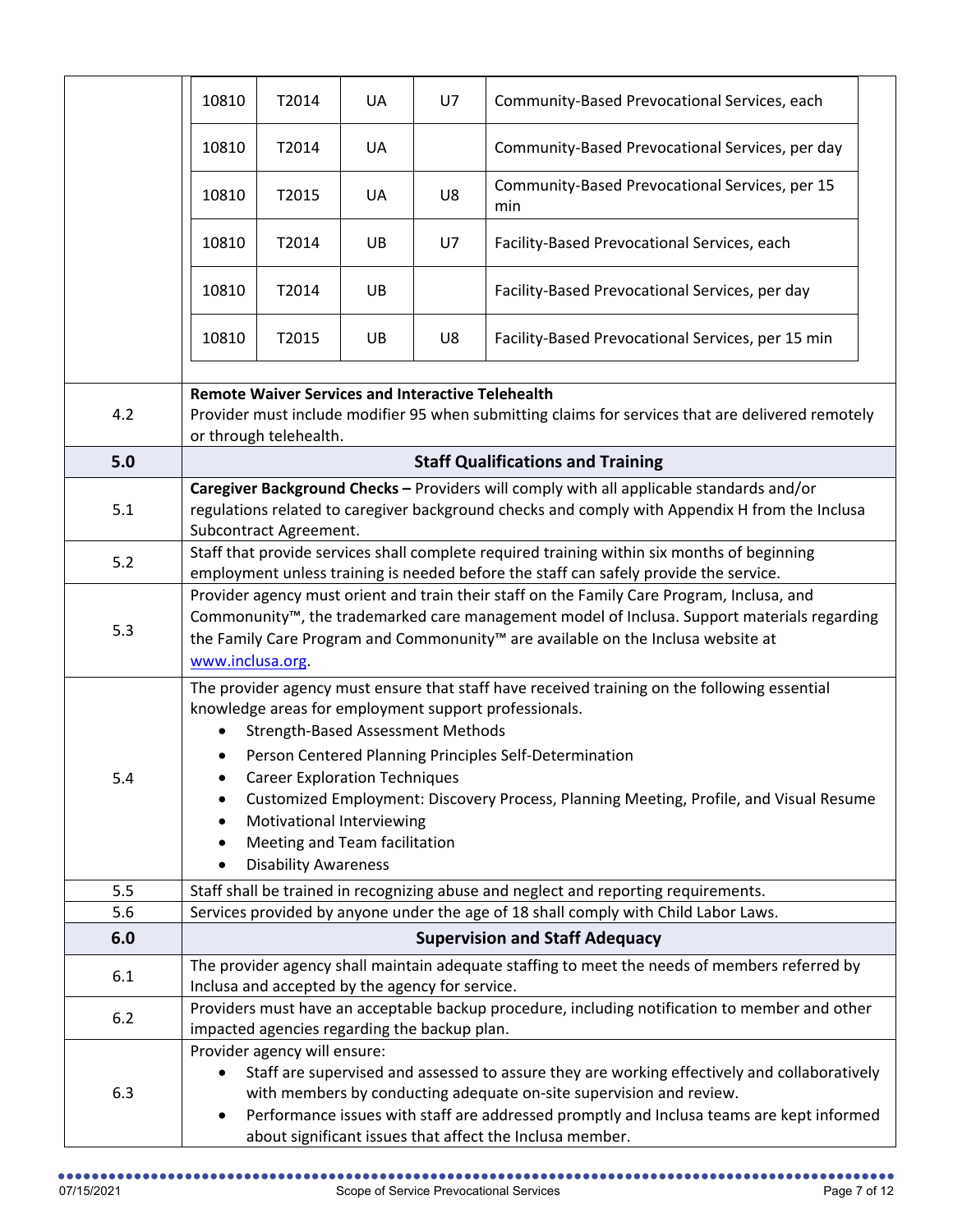|     | Supervisory staff are involved in assessment, goal planning and tracking, and supervision for<br>$\bullet$<br>Inclusa members.                                                                                                                                                                                                                                                                                                                                                                                                                                                                                                                                                                                                                                                                                                                                                                                                                                                                                                                                                                                                                                                                                                                                                                                                                                                                                                     |  |  |  |  |  |  |  |
|-----|------------------------------------------------------------------------------------------------------------------------------------------------------------------------------------------------------------------------------------------------------------------------------------------------------------------------------------------------------------------------------------------------------------------------------------------------------------------------------------------------------------------------------------------------------------------------------------------------------------------------------------------------------------------------------------------------------------------------------------------------------------------------------------------------------------------------------------------------------------------------------------------------------------------------------------------------------------------------------------------------------------------------------------------------------------------------------------------------------------------------------------------------------------------------------------------------------------------------------------------------------------------------------------------------------------------------------------------------------------------------------------------------------------------------------------|--|--|--|--|--|--|--|
|     | Provider staff are working collaboratively and communicating effectively with Inclusa staff.                                                                                                                                                                                                                                                                                                                                                                                                                                                                                                                                                                                                                                                                                                                                                                                                                                                                                                                                                                                                                                                                                                                                                                                                                                                                                                                                       |  |  |  |  |  |  |  |
| 7.0 | <b>Service Referral and Authorization</b>                                                                                                                                                                                                                                                                                                                                                                                                                                                                                                                                                                                                                                                                                                                                                                                                                                                                                                                                                                                                                                                                                                                                                                                                                                                                                                                                                                                          |  |  |  |  |  |  |  |
| 7.1 | The Inclusa team will provide a written service referral form to the provider agency which specifies<br>the expected outcomes, amount, frequency and duration of services.                                                                                                                                                                                                                                                                                                                                                                                                                                                                                                                                                                                                                                                                                                                                                                                                                                                                                                                                                                                                                                                                                                                                                                                                                                                         |  |  |  |  |  |  |  |
| 7.2 | The provider agency must notify the Inclusa team within 2 business days of receiving a referral<br>regarding the ability to accept the member for services. If the referral is accepted, notification<br>should also include the anticipated start date or any delays in staffing by the requested start date.<br>The provider agency must continue to report status of an open referral on a weekly basis to the<br>Inclusa team until the referral is filled.                                                                                                                                                                                                                                                                                                                                                                                                                                                                                                                                                                                                                                                                                                                                                                                                                                                                                                                                                                    |  |  |  |  |  |  |  |
| 7.3 | The Inclusa team will issue a new written referral form when the tasks assigned, amount, frequency,<br>or duration of the service changes.                                                                                                                                                                                                                                                                                                                                                                                                                                                                                                                                                                                                                                                                                                                                                                                                                                                                                                                                                                                                                                                                                                                                                                                                                                                                                         |  |  |  |  |  |  |  |
| 7.4 | The provider agency will retain copies of the referral forms in the agency file as proof of<br>authorization.                                                                                                                                                                                                                                                                                                                                                                                                                                                                                                                                                                                                                                                                                                                                                                                                                                                                                                                                                                                                                                                                                                                                                                                                                                                                                                                      |  |  |  |  |  |  |  |
| 7.5 | <b>Authorizations for Member Services</b><br>The Inclusa Provider Portal is used by providers to obtain information about current authorizations.<br>In addition, the provider must use the portal to acknowledge all new authorizations. The provider<br>agency is responsible for ensuring that only currently employed and authorized staff have access to<br>the provider portal, and for using the member authorization information available on the portal to<br>bill for services accurately.<br>For authorization needs such as new authorizations, additional units, or missing authorizations,<br>during normal Inclusa business hours (8:00 a.m. to 4:30 p.m.) the provider should contact the<br>Inclusa team (Community Resource Coordinator or Health and Wellness Coordinator).<br>If your authorization request is an emergent need impacting the member's health and safety and<br>you cannot reach the Inclusa team:<br>During Inclusa business hours - call 877-622-6700 and press 0 for assistance.<br>After Inclusa business hours - call 877-622-6700 and press 9 to be connected to our<br>after-hours support.<br>Questions regarding billing or claims for current Prevocational Services authorizations and requests<br>for Provider Portal assistance should be directed to the Inclusa Transportation-Employment Support<br>Team at ACS-Transportation-Employment@inclusa.org or 888-544-9353, ext. 4. |  |  |  |  |  |  |  |
| 7.6 | <b>Remote Waiver Services and Interactive Telehealth</b><br>Provider may not require members to receive a service via interactive telehealth or remotely if in-<br>person service is an option.<br>1. Remote Waiver Services<br>Remote waiver services are waiver services delivered using audiovisual communication<br>technology that permits 2-way, real-time, interactive communications between a provider<br>and a member. Remote waiver services do not include communications delivered solely by<br>audio-only telephone, facsimile machine, or electronic mail. The IDT cannot require the use<br>of remote services to authorize the service.<br>The IDT must first determine the service is necessary to support an outcome by using the<br>RAD or other Department approved alternative and then determine whether it can be<br>authorized remotely.                                                                                                                                                                                                                                                                                                                                                                                                                                                                                                                                                                  |  |  |  |  |  |  |  |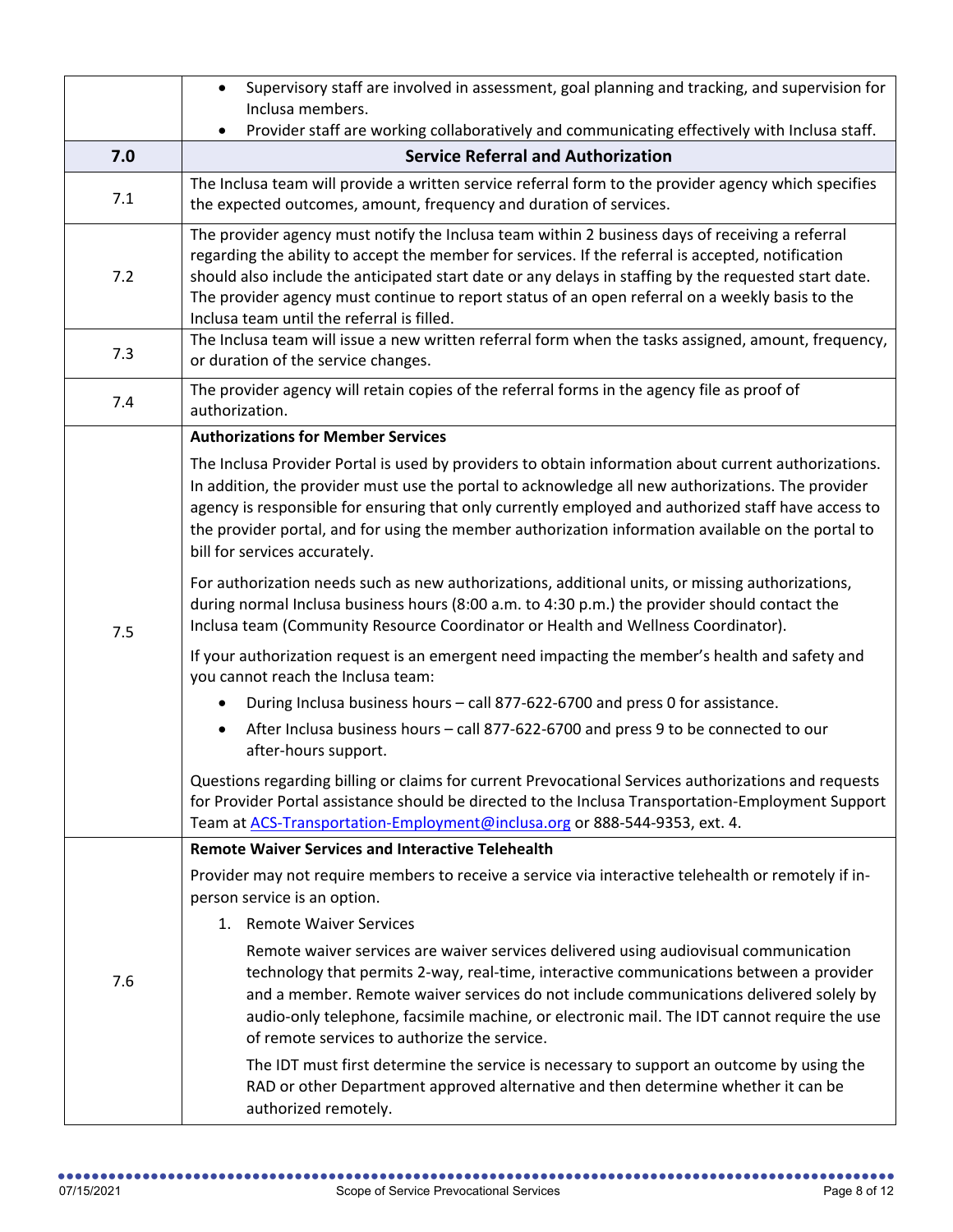|     | To authorize a waiver service for remote delivery, the IDT must:                                                                                                                                                                                                                                                                                                                                                                                                                                                                                                                                                                                                                                                                                                                                                                                                                                                                                                                                                                                 |
|-----|--------------------------------------------------------------------------------------------------------------------------------------------------------------------------------------------------------------------------------------------------------------------------------------------------------------------------------------------------------------------------------------------------------------------------------------------------------------------------------------------------------------------------------------------------------------------------------------------------------------------------------------------------------------------------------------------------------------------------------------------------------------------------------------------------------------------------------------------------------------------------------------------------------------------------------------------------------------------------------------------------------------------------------------------------|
|     | Determine that the service can be delivered remotely with functional equivalence to<br>a.<br>face to face as the in-person service. Functional equivalence exists when a there is no<br>reduction in quality, safety, or effectiveness of the in-person service because it is<br>delivered by using audiovisual telecommunication technology.<br>b. Obtain informed consent from the member to receive the service remotely.<br>Determine that the member has the proper equipment and connectivity to participate<br>c.<br>in the service remotely. The MCO is not required to provide the proper equipment and<br>connectivity to enable the member to access the service remotely.<br>2. State Plan Services via Interactive Telehealth<br>Interactive telehealth is telehealth delivered using multimedia communication technology<br>that permits 2-way, real-time, interactive communications between a certified provider of<br>Medical Assistance at a distant site and the Medical Assistance recipient or the recipient's<br>provider. |
| 8.0 | <b>Communication, Documentation and Reporting Requirements</b>                                                                                                                                                                                                                                                                                                                                                                                                                                                                                                                                                                                                                                                                                                                                                                                                                                                                                                                                                                                   |
| 8.1 | Inclusa communicates with providers regularly in the following formats:<br>Vendor forums<br>$\bullet$<br>Mass notifications via email, fax, or mail<br>Notices for expiring credentialing<br>$\bullet$<br>Notices are sent to providers via email when the provider has email available to ensure timeliness<br>of communication.<br>Provider agencies are required to ensure Inclusa Community Resources/Provider Relations (CR/PR)<br>staff, Inclusa teams, guardians, and other identified members of the interdisciplinary team for a<br>member have accurate and current provider contact information to include address, phone<br>numbers, fax numbers, and email addresses.<br>Providers can update their information by contacting Provider Relations at 877-622-6700 (select                                                                                                                                                                                                                                                            |
| 8.2 | Option 2, then Option 3) or ProviderRelations@inclusa.org.<br>The provider agency shall report to the Inclusa team whenever:<br>There is a change in service provider<br>1.<br>2.<br>There is a change in the member's needs or abilities<br>The member is not available for scheduled services (within 24 hours unless an alternate<br>3.<br>date is scheduled between provider and member)                                                                                                                                                                                                                                                                                                                                                                                                                                                                                                                                                                                                                                                     |
| 8.3 | Providers will notify MCO of formal complaints or grievances received from MCO members within<br>48 hours of receipt. Written notification of completed complaint investigations will be forwarded to<br>the Inclusa interdisciplinary team.                                                                                                                                                                                                                                                                                                                                                                                                                                                                                                                                                                                                                                                                                                                                                                                                     |
| 8.4 | <b>Member Incidents</b><br>Providers will communicate and report all incidents involving an Inclusa member to the Inclusa<br>Interdisciplinary Team (IDT) - the Community Resource Coordinator (CRC) or the Health and<br>Wellness Coordinator (HWC) within 24 hours via phone, fax or email.<br>If the reporter is unable to reach the CRC or HWC, they may leave a message reporting details of an<br>incident that has been resolved and did not result in serious harm or injury to the member.<br>If the incident is not yet resolved or resulted in serious harm or injury to the member, the provider<br>must attempt to contact the IDT via phone. If unsuccessful, call 1-877-622-6700 and ask to speak to<br>a Member Support Manager or Regional Operations Senior Manager to immediately make a report.<br>If a manager is unavailable, the provider will speak with the receptionist to be redirected or leave a<br>message.                                                                                                        |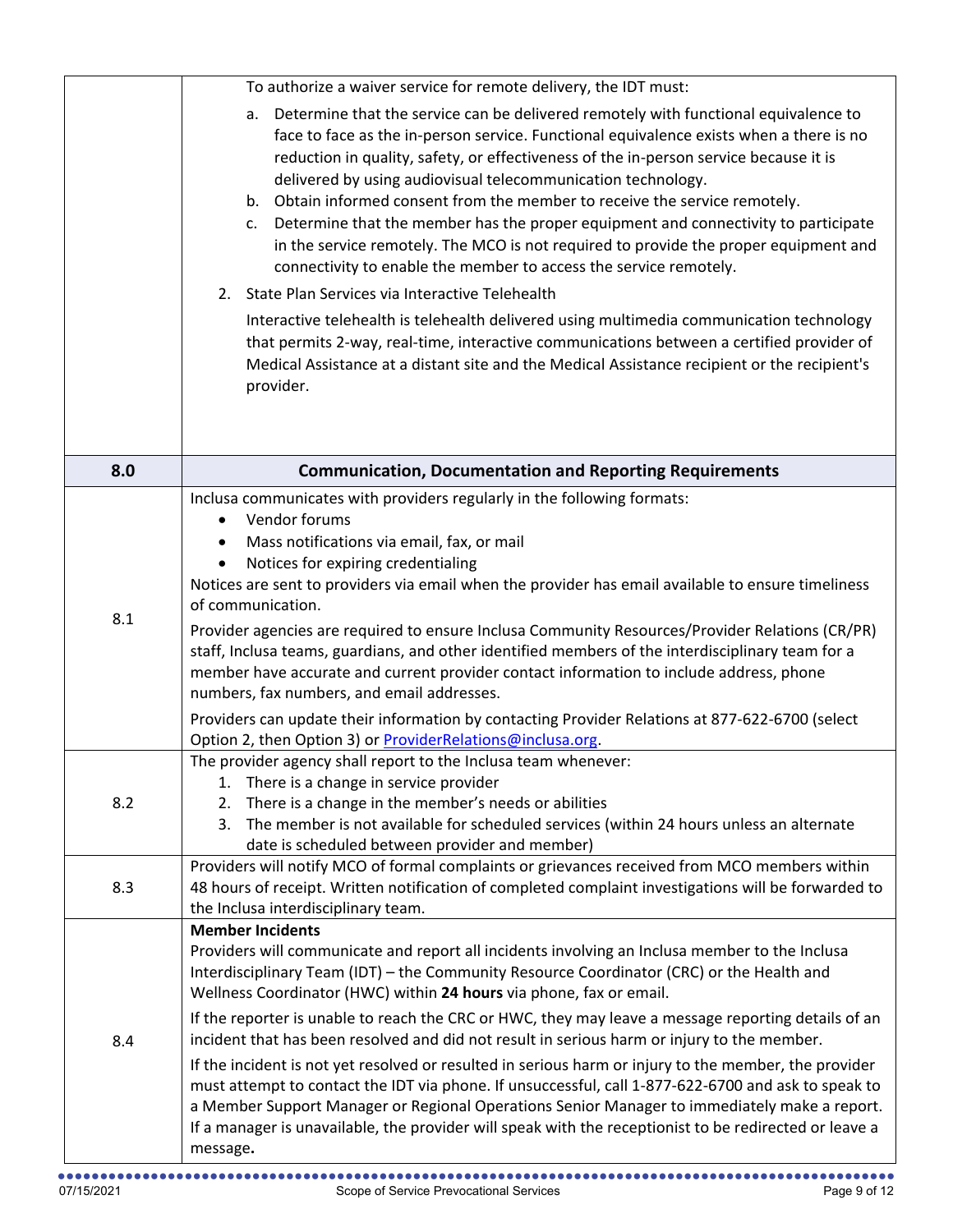|     | All reported incidents will be entered into the Inclusa Incident Management System and reported to<br>DHS in accordance with MCO contract requirements. Providers may be asked to provide any<br>additional information or details necessary to complete the investigation of reported incidents. The<br>provider will inform Inclusa when notifying their regulatory authority of incidents. A copy of the<br>report may be submitted as a form of notification.                                                                                                                                                                                                                                                                                                                                                                                                                                                                                                                                                                                                                                                                                                                                                                                                                                                                                                                                                                                                                                                                                                                                                                                                                                                                                                                                                                                                                                                                                                                                                   |
|-----|---------------------------------------------------------------------------------------------------------------------------------------------------------------------------------------------------------------------------------------------------------------------------------------------------------------------------------------------------------------------------------------------------------------------------------------------------------------------------------------------------------------------------------------------------------------------------------------------------------------------------------------------------------------------------------------------------------------------------------------------------------------------------------------------------------------------------------------------------------------------------------------------------------------------------------------------------------------------------------------------------------------------------------------------------------------------------------------------------------------------------------------------------------------------------------------------------------------------------------------------------------------------------------------------------------------------------------------------------------------------------------------------------------------------------------------------------------------------------------------------------------------------------------------------------------------------------------------------------------------------------------------------------------------------------------------------------------------------------------------------------------------------------------------------------------------------------------------------------------------------------------------------------------------------------------------------------------------------------------------------------------------------|
|     | Incident reporting resources and training are available in the Providers section of the Inclusa<br>website at www.inclusa.org.                                                                                                                                                                                                                                                                                                                                                                                                                                                                                                                                                                                                                                                                                                                                                                                                                                                                                                                                                                                                                                                                                                                                                                                                                                                                                                                                                                                                                                                                                                                                                                                                                                                                                                                                                                                                                                                                                      |
| 8.5 | The provider agency shall give at least 14 days' advance notice to the Inclusa team when it's unable<br>to provide authorized services to an individual member. The provider agency shall be responsible to<br>provide authorized services during this time period.<br>The Inclusa team or designated staff person will notify the provider agency when services are to be<br>discontinued. The Inclusa team will make every effort to notify the provider at least 14 days in<br>advance.                                                                                                                                                                                                                                                                                                                                                                                                                                                                                                                                                                                                                                                                                                                                                                                                                                                                                                                                                                                                                                                                                                                                                                                                                                                                                                                                                                                                                                                                                                                          |
| 8.6 | The provider agency must maintain the following documentation and make available for review by<br>Inclusa upon request.<br>Provider meets the required standards for applicable staff qualification, training, and<br>programming<br>Verification of criminal, caregiver and licensing background checks as required.<br>Policy and procedure related to supervision methods by the provider agency including<br>$\bullet$<br>frequency, intensity, and any changes in supervision.<br>Policy and procedure for responding to complaints, inappropriate practices or matters<br>qualifying as member-related incidents. The policy and procedure should also cover<br>expectation of work rules work ethics and reporting variances to the program supervisor.<br>Employee time sheets/visit records which support billing to Inclusa.                                                                                                                                                                                                                                                                                                                                                                                                                                                                                                                                                                                                                                                                                                                                                                                                                                                                                                                                                                                                                                                                                                                                                                              |
| 8.7 | <b>Communication: What Provider Can Expect from MCO</b><br>A strength-based, collaborative relationship with providers is one of the most effective means to<br>achieve positive outcomes for Inclusa members. To ensure a true partnership with Inclusa<br>providers, Inclusa staff are expected to:<br>Consistently maintain respectful communication and relationships.<br>$\bullet$<br>Respond to provider phone calls and emails within one (1) business day of receipt unless<br>$\bullet$<br>staff are out of the office and an expected date of return is communicated via Inclusa's<br>phone or email messaging system.<br>Arrive promptly for scheduled meetings and contact providers as soon as possible when a<br>meeting must be delayed or cancelled.<br>Identify themselves and their role with Inclusa to staff of provider agencies through an<br>٠<br>introduction and by wearing a Inclusa ID badge.<br>Communicate anticipated contacts with a member to provider staff in advance of the<br>$\bullet$<br>planned visit to ensure the member, and any staff needed to assist with the discussion, are<br>available.<br>Show consideration and respect for facility or provider agency staff by informing them of<br>$\bullet$<br>Inclusa staff presence upon arrival when an unplanned visit is warranted.<br>Consult with providers when member-specific information is needed, especially in<br>situations where the member may not report accurate information and family has limited<br>contact. Many providers have daily contact with members and can readily report changes<br>that help staff to accurately assess changes in a member's functional abilities or needs.<br>Inform the member that he/she can invite representatives of provider agencies to be part<br>٠<br>of the Interdisciplinary team, if desired.<br>Encourage the member to invite appropriate providers to participate in six-month and<br>٠<br>annual review meetings or relevant portions of review meetings. |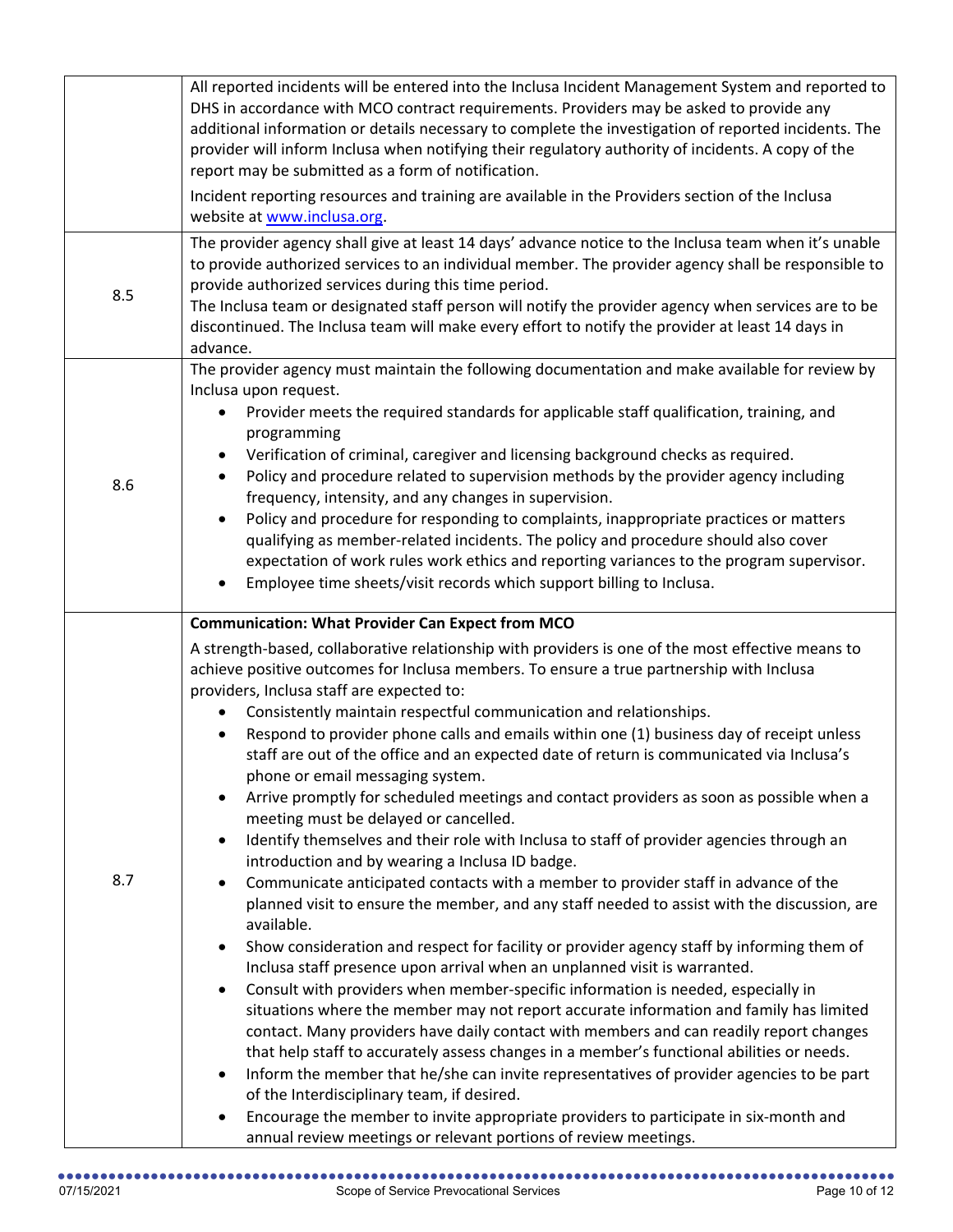|     | For members who are not receptive to provider participation in review meetings,<br>$\bullet$<br>consistently update providers of new information needed to ensure the provision of<br>appropriate services and supports.<br>For members receiving residential services, offer the provider a copy of the Member<br>Centered Plan and relevant updates.<br>Inclusa IDT shall inform Provider within five (5) business days if/when there is a change in                                                                                                                                                                                                                                                                                                                                                                                                                                                                                                                                                                                                                                                                                                                                                                                                                                                                                             |
|-----|----------------------------------------------------------------------------------------------------------------------------------------------------------------------------------------------------------------------------------------------------------------------------------------------------------------------------------------------------------------------------------------------------------------------------------------------------------------------------------------------------------------------------------------------------------------------------------------------------------------------------------------------------------------------------------------------------------------------------------------------------------------------------------------------------------------------------------------------------------------------------------------------------------------------------------------------------------------------------------------------------------------------------------------------------------------------------------------------------------------------------------------------------------------------------------------------------------------------------------------------------------------------------------------------------------------------------------------------------|
|     | the assigned Community Resource Coordinator or Health & Wellness Coordinator for a<br>member.                                                                                                                                                                                                                                                                                                                                                                                                                                                                                                                                                                                                                                                                                                                                                                                                                                                                                                                                                                                                                                                                                                                                                                                                                                                      |
| 9.0 | <b>Quality Assurance</b>                                                                                                                                                                                                                                                                                                                                                                                                                                                                                                                                                                                                                                                                                                                                                                                                                                                                                                                                                                                                                                                                                                                                                                                                                                                                                                                           |
| 9.1 | <b>Purpose</b><br>Inclusa quality assurance activities are a systematic, departmental approach to ensuring and<br>recognizing a specified standard or level of care expected of subcontracted providers. These<br>methodologies are established to review and inspect subcontracted provider performance and<br>compliance.<br>Inclusa will measure a spectrum of outcomes against set standards to elicit the best picture of<br>provider quality.<br>Inclusa provider quality assurance practices:<br>1) Establish the definition of quality services,<br>Assess and document performance against these standards, and<br>2)<br>3) Detail corrective measures to be taken if problems are detected.<br>It is the responsibility of providers and provider agencies to maintain the regulatory and contractual<br>standards as outlined in this section. Inclusa will monitor compliance with these standards to ensure<br>the services purchased are of the highest quality.<br>Resulting action may include recognition of performance at or above acceptable standards, working<br>with the provider to repair and correct performance if it is below an acceptable standard, or action<br>up to termination of services and/or contract should there be failure to achieve acceptable<br>standards and compliance with contract expectations. |
| 9.2 | <b>Quality Performance Indicators</b><br>Legal/Regulatory Compliance- evidenced by regulatory review with no deficiencies, type of<br>deficiency and/or effective and timely response.<br>Education/Training of staff- Effective training of staff members in all aspects of their job,<br>including handling emergency situations. Established procedures for appraising staff<br>performance and for effectively modifying poor performance where it exists.<br>Performance record of contracted activities-<br>tracking of number, frequency, and outcomes of Inclusa Incident Reports related to<br>$\circ$<br>provider performance<br>tracking of successful service provision (member achieving goals/outcomes,<br>$\circ$<br>increased member independence and community participation, etc.)<br>Contract Compliance- formal or informal review and identification of compliance with<br>Inclusa contract terms, provider service expectation terms, applicable policies/procedures<br>for Inclusa contracted providers<br>Availability and Responsiveness- related to referrals or updates to services, reporting and<br>٠<br>communication activities with Inclusa staff.                                                                                                                                                                 |